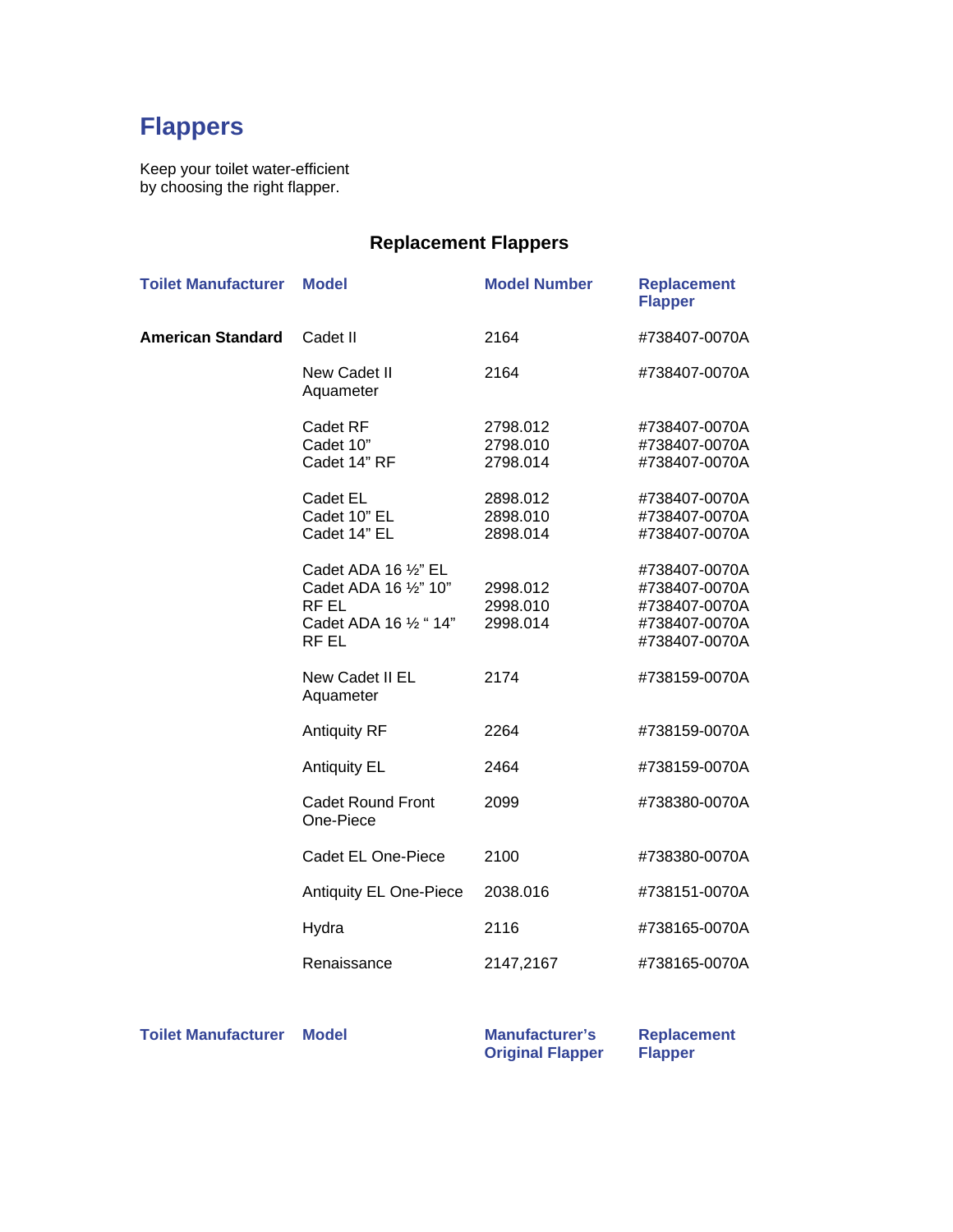| <b>Briggs</b>                      | Abington<br>Vacuity                                   | 351217                                                                                | Korky Plus #2001<br>BP or #2004 BP    |
|------------------------------------|-------------------------------------------------------|---------------------------------------------------------------------------------------|---------------------------------------|
| Crane                              | Galaxy<br>Hymont<br><b>Hymont Elite</b><br>Cranemiser | P030154                                                                               | Clear Crane/UR<br>Replacement         |
| Eljer                              | Patriot<br>Savoy                                      | 495-6059-00                                                                           | Korky Plus #2001<br>BP or #2004 BP    |
| Kolher                             | Wellworth                                             | Kohler #85160                                                                         |                                       |
| <b>Mansfield</b>                   | Alto                                                  | Mansfield toilets do not use flappers.<br>Replace Flush Valve Seal: FVS #630-<br>0030 |                                       |
| <b>Sterling</b>                    | Windham                                               | 85074                                                                                 | Korky Plus<br>#2001 BP or<br>#2004 BP |
| <b>Universal Rundle</b><br>(Crane) | Amega<br>Atlas                                        | P03FP55                                                                               | Clear<br>Crane/UR<br>Replacement      |

If your toilet model is not included in the table above, you should call the toilet manufacturer directly in order to determine the replacement flapper that you need. Here are several major toilet manufacturers:  $\blacksquare$ 

| - American Standard<br>1-800-442-1902 | <b>Flapper Hint</b><br>Flappers should be changed at least                                                                                                                                                                                       |  |
|---------------------------------------|--------------------------------------------------------------------------------------------------------------------------------------------------------------------------------------------------------------------------------------------------|--|
| - Briggs<br>1-800-627-4443            | once a year (along with your smoke<br>alarm batteries). It is important to get<br>the right flapper for your specific model<br>of toilet. If you settle for a one-size-fits-<br>all flapper, you're likely to use more<br>water with each flush. |  |
| - Eljer<br>1-800-423-5537             |                                                                                                                                                                                                                                                  |  |
| - Kohler<br>1-800-456-4537            | 1. Shut off water supply to toilet.<br>Remove old flapper. Attach new<br>2.                                                                                                                                                                      |  |
| - Sterling<br>1-800-783-7546          | flapper to the mounting arms.<br>3. Fasten chain onto lift arm with<br>enclosed hook. There should                                                                                                                                               |  |
| - Mansfield<br>(419) 938-5211         | be minimal slack in the closed<br>position.                                                                                                                                                                                                      |  |
| - Toto<br>(770) 282-8686              | 4. Turn on water supply.                                                                                                                                                                                                                         |  |